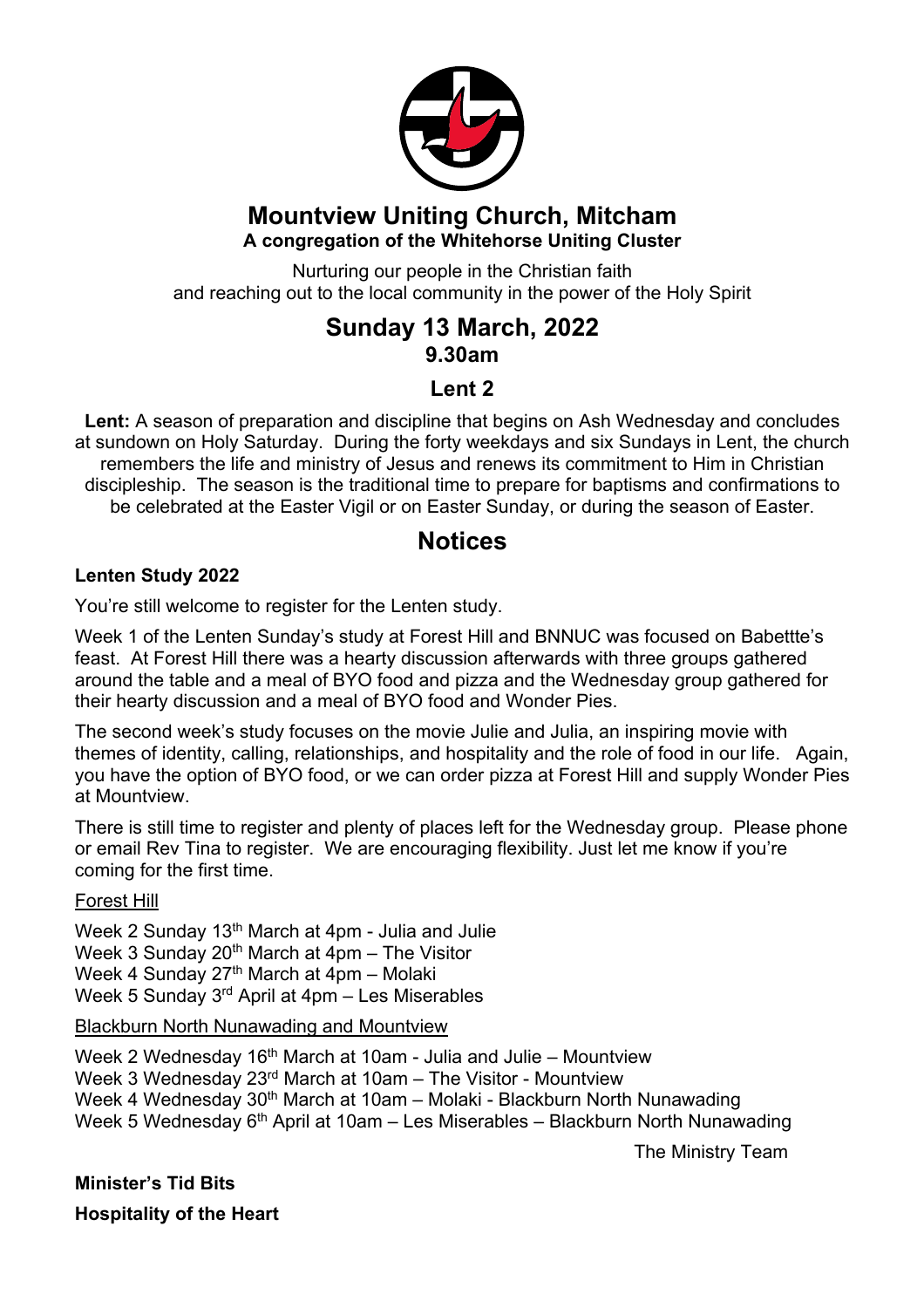Babette's Feast was an inspiring movie which the Sunday and Wednesday Lenten study groups enjoyed. Themes of gratefulness, acceptance, belonging, the power of hospitality to heal grievances and transform communities and for people to find meaning in using their gift to bring God's grace to others, have emerged from discussions and have been inspiring and thought provoking. Sunday's gospel about radical hospitality of the heart and God's abundant provision in the feeding of the 5000 added to the themes.



This is a picture of me holding up an enormous cheese from a shop at a small village called El Cebrero in Spain, along the Camino. The cheese is eaten with honey. My three friends and I went outside with our cheese, olives, bread, fruit, tin of tuna, and other food and we sat on a stone wall looking out over a beautiful landscape. It wasn't long before others joined us and we shared the cheese with two young women, a middle-aged couple, and a young man. The cheese went a long way and is a memory of offering hospitality to strangers.

Babette was a stranger who came from France to a tiny village in Norway where two sisters took her in when she had lost everything, and she worked for them as their cook and housekeeper for over fourteen years. The two sisters' father was strict minister, and their existence and others who belonged to their church, seemed joyless. He died many years before Babette arrived. One day Babette won a large sum of money in a French lottery, and she wanted to thank the two sisters for their hospitality by cooking a French meal to celebrate the anniversary of their father's death. She cooked a meal that transformed everyone's hearts and brought joy into their lives. Meals can do that sometimes … especially the times when our lives seem joyless. An elderly man who was a member of the group kept on saying: Halleluiah! I think he spoke of the transformation and joy that Babette offered them.

#### **Mountview Directory update**

Today is your last opportunity to advise Heather Barnes or Lynne Rosenthal of any changes you wish to make to your details in the Directory. We hope it will be ready to distribute next Sunday. **Example 20 Sunday.** The set of the set of the set of the set of the set of the set of the set of the set of the set of the set of the set of the set of the set of the set of the set of the set of the set of the se

#### **Pastoral Partners**

We will meet briefly following the Worship Service on Sunday 20th March and you will be able to collect the new Directories to distribute to your Cluster members. As usual we will check how everyone is managing. The state of the state of the Heather Barnes.

#### **Centre 81**

During Covid 19, we were not able to collect food in support of our "Monthly Food Basket". Now that we are again worshipping together in a Covid friendly way, we extend an invitation to you to donate items of canned food, savoury/sweet biscuits, tea/coffee, long-life milk, toiletries/toilet paper etc. This will be a regular part of our service at the Communion Service, on the third week of every month. A basket will be placed just inside the front door, in which your donations may be placed, and will be dedicated as part of our weekly offering prayer. Thank you for your ongoing support of Centre 81 and the work that is being done there.

Jill Kidd

#### **Synod Nominations**

The 2022 meeting of the Synod of Victoria and Tasmania will be held mid-year and the Presbytery seeks nominations for a ballot to select members of the Synod. The opening worship will be held on the evening of Thursday 30 June at Wesley Uniting Church, 148 Lonsdale Street, and business sessions will be held at Box Hill Town Hall from Friday morning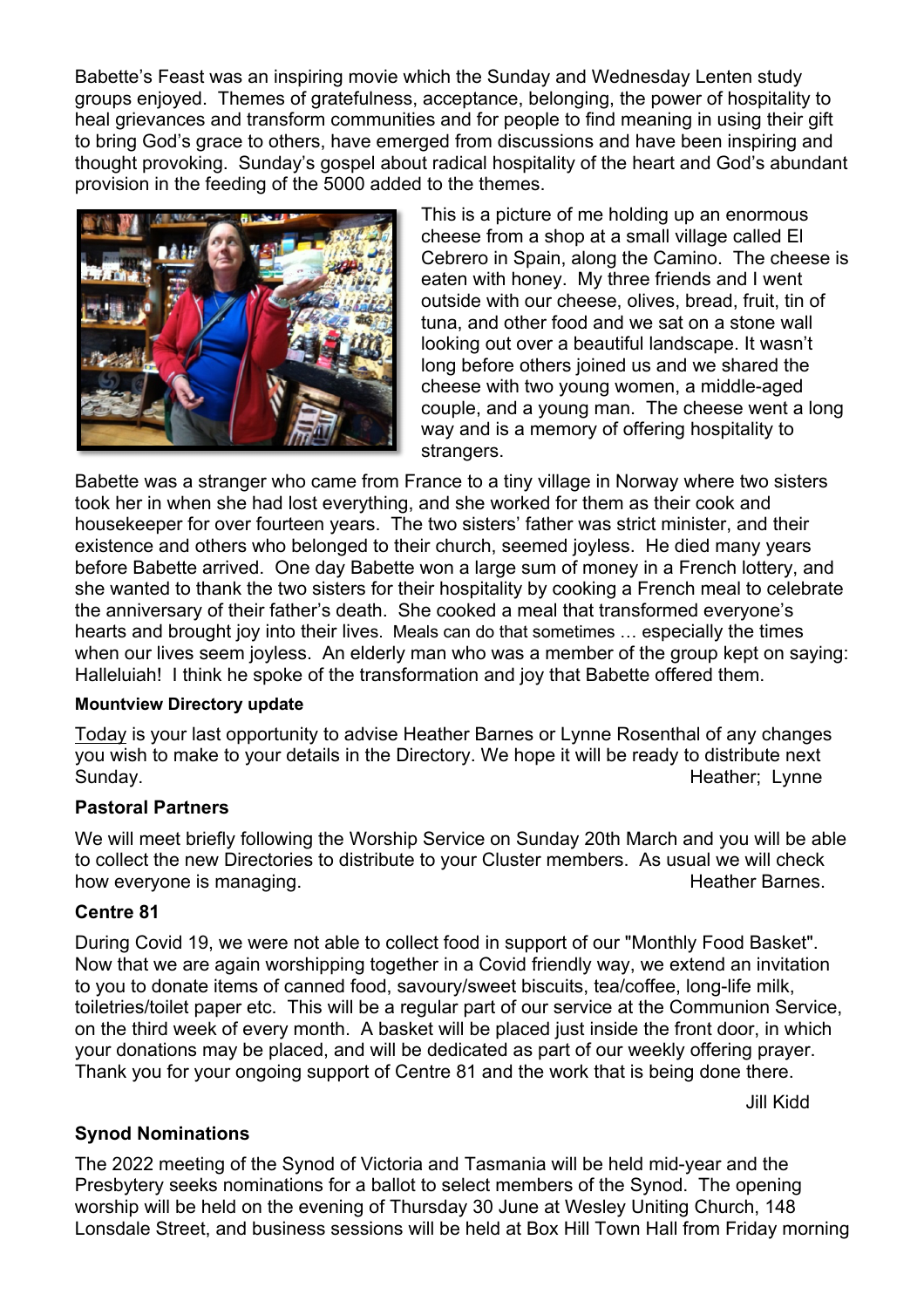1 July until the afternoon of Sunday 3 July. In addition to face-to-face meetings, members will be expected to participate in some on-line sessions prior to 30 June and to use technology to access the meeting papers.

If you would like to be nominated as a potential Synod member or if you would like to nominate someone else, please contact Geoffrey Willis who will supply, by email, further details and a nomination form.

#### **Latest "Crosslight"**

Copies of the February edition of the Synod magazine "Crosslight" are available from the foyer table. It includes an article about the Rev Sandy Brodine's experiment at the Banyule Network of Uniting Churches to keep alive their "messy church" ministry to children during the pandemic. Please take a copy.

#### **Sunday Evening Cluster Forum 27 March @ 6pm at Forest Hill Uniting Church**

Our first forum for this year will be on 27 March. Our guest speaker will be Rev Liz McMillan, Presbytery Minister, Ministry (Rev Sunny Chen is on leave), who will be speaking about the future of congregations in the Presbytery and the Uniting Church and answer your questions. Everyone is invited to meet at 6pm. Bring some food to share, soup will be provided. If you have been concerned or wondering about what might be seen as the future for congregations in the Yarra Yarra Presbytery and more widely, this is your opportunity for questions and discussion as well as a get together with other members of the Cluster. *Julie Hawkey*

#### **A Lenten Journey at Highfield Road**

The Drama of Lent will be presented through spoken word, music, art and poetry. A contemporary view of the significance of the Easter story will be held at Highfield Road Uniting Church, Corner of Highfield Road & Prospect Hill Road, Canterbury, on Sunday 3rd April 7:30pm. Free admission, and donations welcomed.

#### **Social Justice and First People, at Koonung Heights TODAY**

Rev. Garry Worete Deverell, a Trawloolway man and the inaugural Vice-Chancellor's Fellow in Indigenous Studies at the University of Divinity, will be speaking at Koonung Heights Uniting Church, corner of Belmore Road and Winfield Road, Balwyn North, at 12.00 noon on Sunday 13th March 2022. The theme is Social Justice and First People. All welcome. BYO lunch.

#### **UnitingWorld's Lent Event**

This annual event allows us to walk in the footsteps of Jesus practising compassion, generosity and justice. Give something in solidarity with those who live with less and raise money for clean water, education or climate change advocacy. Visit www.lentevent.com.au for all the details. This year's theme is: "live simply so others can simply live".

#### **Whitehorse Cluster Website**

The website includes information about our Cluster, our ministry team's contact details, our Cluster News bulletins, as well as all our latest '@ Home Worship' resources. https://www.mountviewuca.org/whitehorse-cluster.html

## **Worship Roster**

**This Sunday 13 March:** Daniel Farnsworth Jill Kidd (VF) Margaret Swain (F) David Rowe (Lead Steward)

**Next Sunday 20 March:** Rev Tom Rose Margot Kemke (VF) Denyse Ward (F) Michael Plumridge (Lead Steward)

# **Lenten Readings**

**Theme of Hospitality**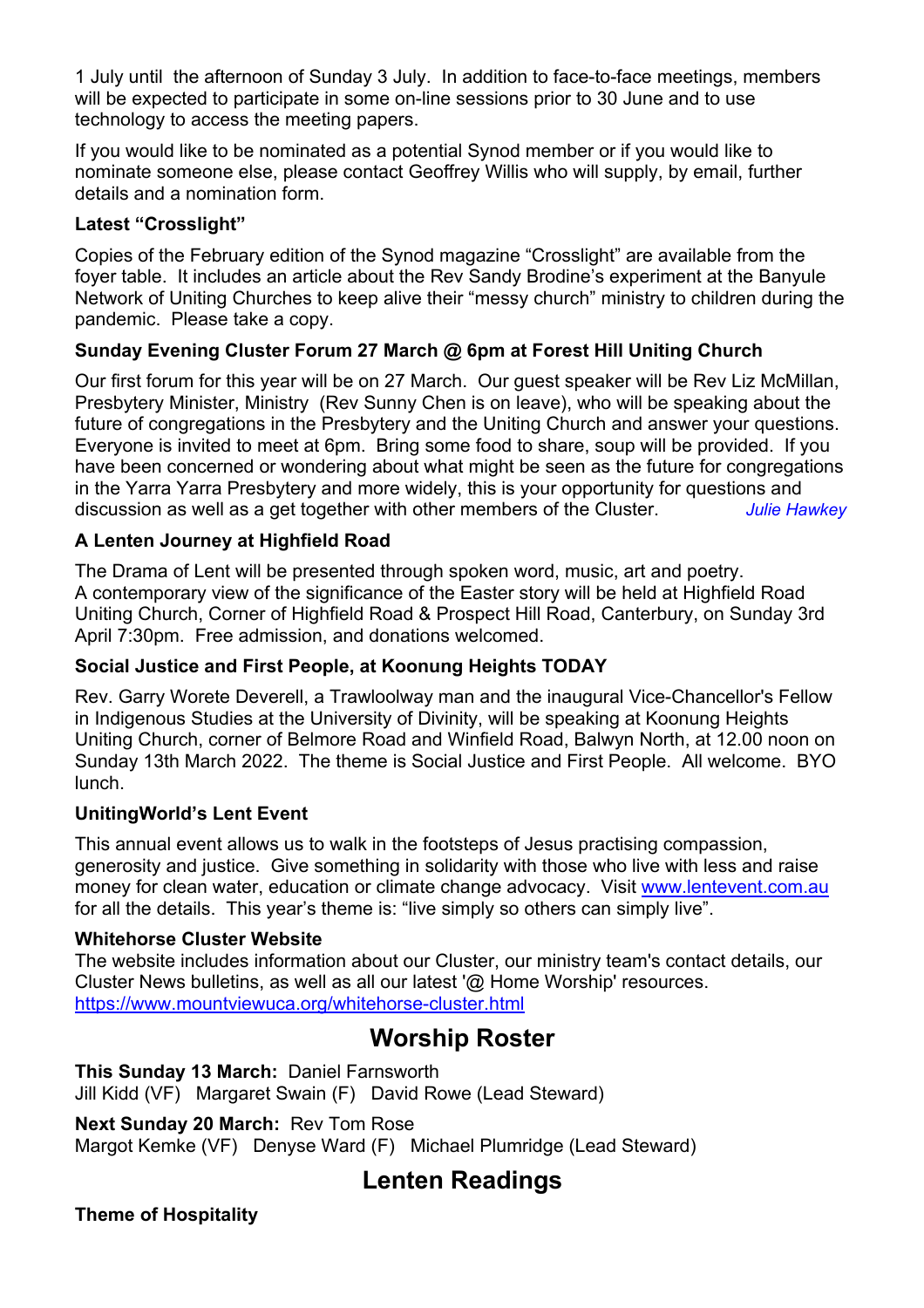This year, instead of following the Lectionary Readings in our worship services, the Lenten readings come from Luke's gospel and accompany the Lenten Movies series

The readings are as followings:

Lent 1: Luke 9:10-17 The feeding of the 5000 (Reader: David Rowe)

Babette's Feast

Lent 2: Luke 10:38-42 Martha and Mary (Reader: Margot Kemke)

Julie and Julia

Lent 3: Luke 10:25-37 The Good Samaritan (Reader: Rhonda Goodall)

The Visitor – about illegal immigrants

Lent 4: Luke 14:1-24 The Parable of the Great Banquet (Reader: Peter Cox)

Molakai – About a Belgium Priest ministering to a leper colony on a remote island Molakai, Hawaii

Lent 5: Luke 24:13-35 The road to Emmaus – recognizing Jesus

Les Miserables (Reader: Michael Plumridge)

### **Lectionary Readings**

(I will also provide the Lectionary Readings for those who wish to make use of them.)

**This Sunday 13 March:** Margot Kemke Genesis 15:1-12, 17-18 Psalm 27 Philippians 3:17-4:1 Luke 13:31-35 or Luke 9:28-35

**Next Sunday 20 March:** Rhonda Goodall Isaiah 55:1-9 Psalm 63:1-8 1 Corinthians 10:1-13 Luke 13:1-9

# **Prayer Cycles**

Rostered members for 'Prayers of The People' – please email your prayer (for your upcoming Sunday) to multi-media@mountview.unitingchurch.org.au before 6pm Thursday

**This Sunday 13 March:** Geoffrey Willis World: Ireland, United Kingdom: England, Northern Ireland, Scotland, Wales Ecumenical: St Luke's Catholic, Blackburn South UCA: Auburn (Oxley Road); Uniting AgeWell's Condare Court

**Next Sunday 20 March:** Margot Kemke World: Denmark, Faroe Islands, Finland, Greenland, Iceland, Norway, Sweden Ecumenical: St John's Catholic, Mitcham UCA: Koonung Heights, Balwyn North; Uniting's Connections

# **Lawn Mowing**

March: Bruce McCann and Tim Menger

# **Whitehorse Cluster Ministers Contact and Availability Details**

| <b>Rev Peter Cannon</b><br>Email: revpeterc@gmail.com           | 0434 310 862 | Sunday - Thursday                          |
|-----------------------------------------------------------------|--------------|--------------------------------------------|
| Rev Tina Lyndon Ng 0423 715 590<br>Email: tinaalyndon@gmail.com |              | Sunday, Tuesday - Thursday (flexible days) |
| <b>Rev Peter Rivett</b><br>Email: p.rivett@outlook.com          | 0411 511 858 | Sunday – Thursday (partial days)           |
| Ministers on call                                               | 0403 225 257 | <b>Fridays and Saturdays</b>               |